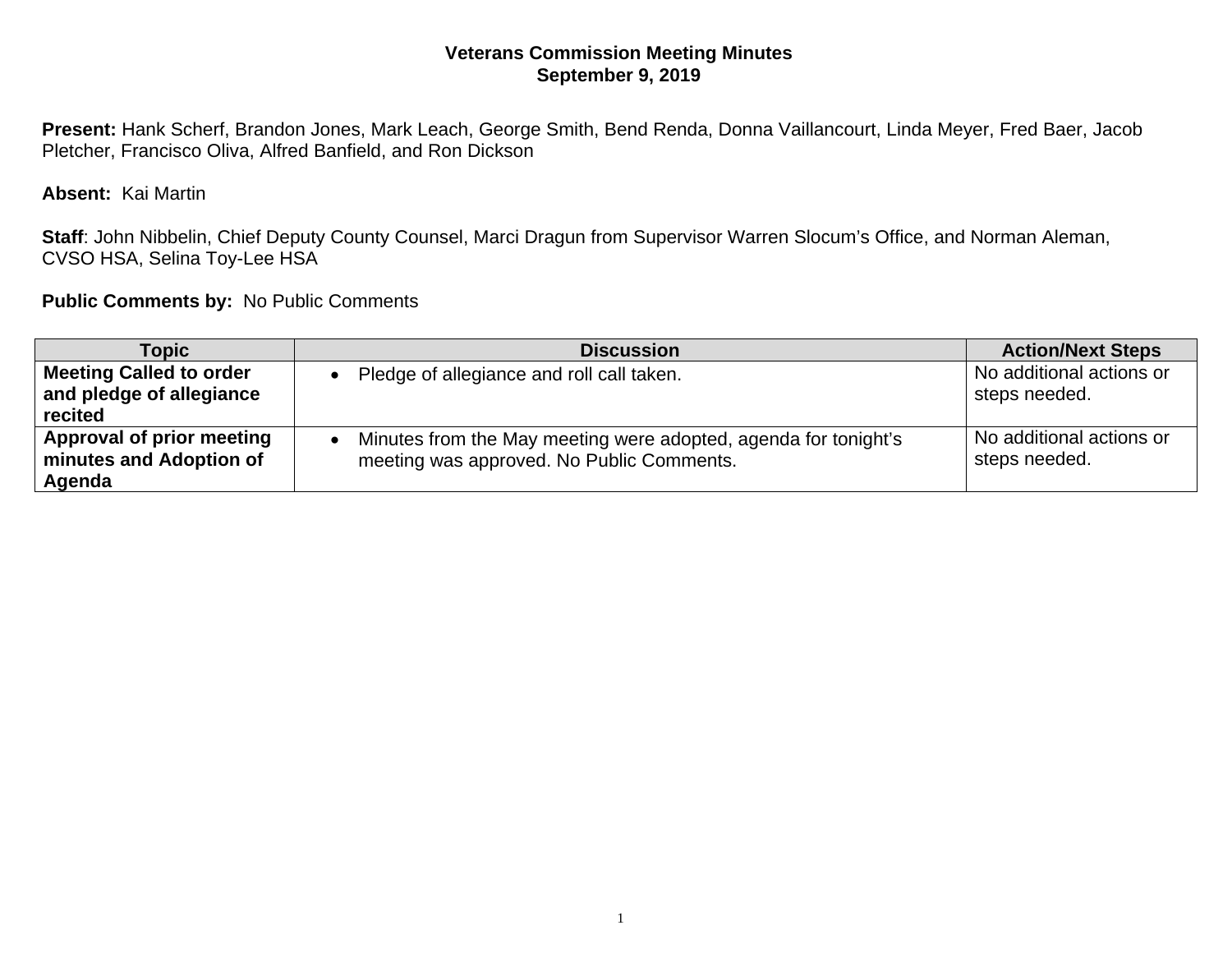## **Veterans Commission Meeting Minutes September 9, 2019**

| <b>Topic</b>                                 | <b>Discussion</b>                                                                                                                                                                                                                       | <b>Action/Next Steps</b>                       |
|----------------------------------------------|-----------------------------------------------------------------------------------------------------------------------------------------------------------------------------------------------------------------------------------------|------------------------------------------------|
| <b>Veteran Commission</b><br><b>Business</b> | o The Miracle League of San Francisco Peninsula-See<br>handouts.                                                                                                                                                                        | No additional steps<br>needed.                 |
|                                              | ○ Office of Economic & Workforce Development CCSF – See<br>handouts.                                                                                                                                                                    | No additional steps<br>needed.                 |
|                                              | Website Update – Commission reviewed and provided feedback<br>$\circ$<br>on the new Veteran Services website.                                                                                                                           | Changes will be<br>implemented.                |
|                                              | o Strategic Plan Goals Sub-Committee Update -                                                                                                                                                                                           |                                                |
|                                              | Goal 1 – Has made progress working with HSA to develop and<br>promote the RFQ.                                                                                                                                                          | Set up a meeting.                              |
|                                              | Goal 2 – No update provided.                                                                                                                                                                                                            | Set up a meeting.                              |
|                                              | Goal 3 – Working with HSA to provide input into the process.                                                                                                                                                                            | Will follow up with HSA.                       |
|                                              | Goal 4 – Group has been meeting and attending BOS meetings<br>to provide annual report.                                                                                                                                                 | Will continue to meet and<br>provide services. |
|                                              | $\circ$ Veteran of the Year - Keynote speaker has been selected and<br>has accepted to participate. Also announced the Veteran, Patriot,<br>and Enterprise of the year were selected. Luncheon is set for<br>November 7 <sup>th</sup> . | Next meeting will be<br>scheduled.             |
| <b>Report from CVSO Liaison</b>              | No report issued due to time restraints.<br>$\bullet$                                                                                                                                                                                   | No report issued.                              |